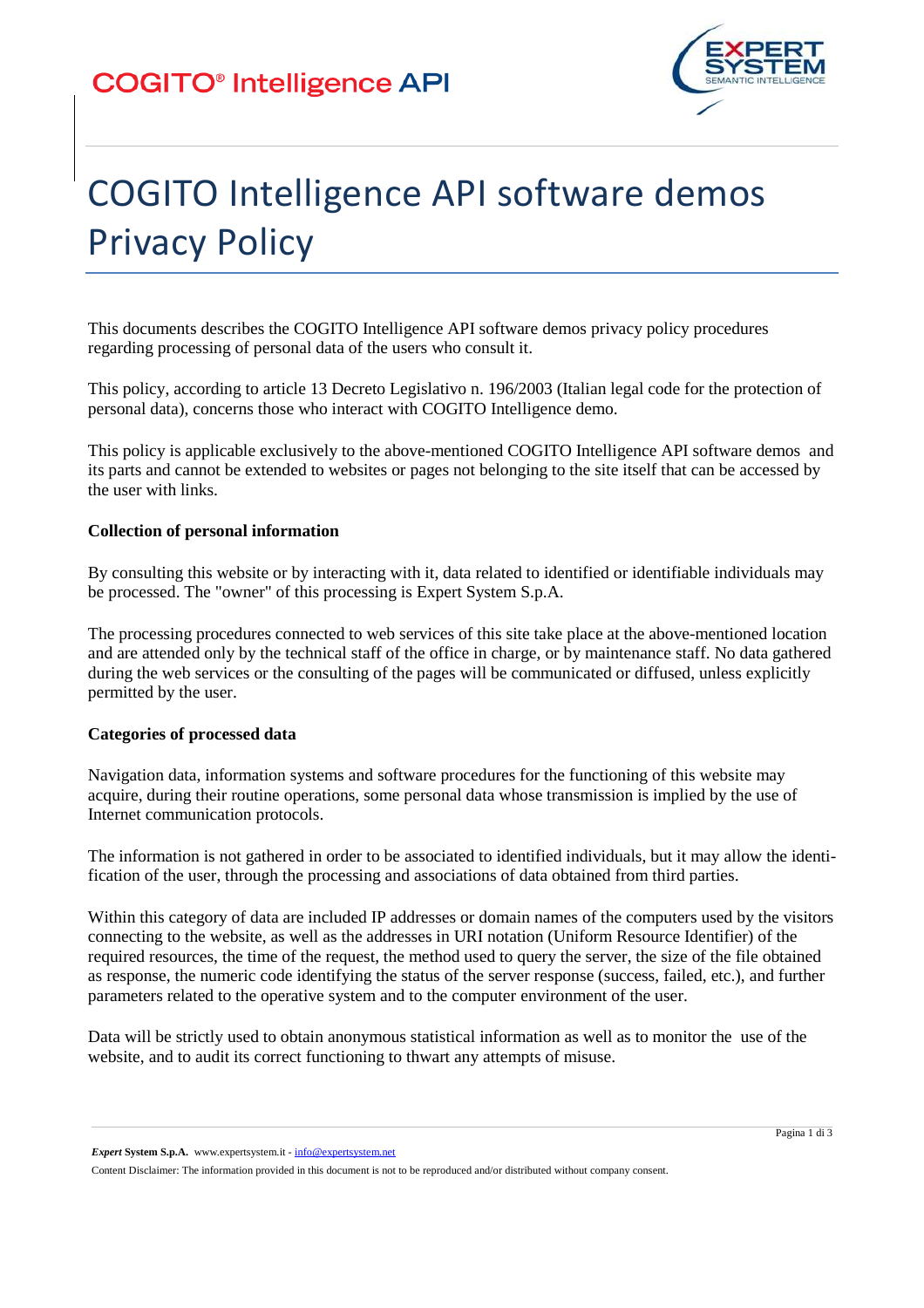# **COGITO®** Intelligence API



Data provided voluntarily by the user. The optional, explicit and voluntary sending of data to this site implies the acquisition of the user's address, which is needed in order to answer the requests, as well as the acquisition of further personal data previously sent.

Synthetic information can be found and viewed in the pages of the website devoted to special services on demand.

#### **Processing modes**

The personal data gathered during navigation are processed using automatic tools, only for the time strictly required to achieve the goal for which they were gathered. Specific safety measures are observed to avoid the loss of data and to prevent illicit or incorrect use and unauthorized access.

#### **Right of access to personal information**

The owners of the personal data have the right, in any moment, to obtain the confirmation of the existence of these data, to know their content and origin, to verify their correctness or to inquire about their integration, updating, or correction.

According to the same article, the user has the right to ask for deletion, transformation in anonymous form or blocking of any data processed breaking the law, as well as to oppose in any case, for legitimate reasons, their processing.

#### **Information Collection and Usage**

Expert System S.P.A. is the sole owner of the information collected using COGITO Intelligence API Web

Service. We will not sell, share, or rent this information to others in ways different from what is disclosed in this statement.

### **Registration**

In order to use certain parts of the COGITO Intelligence API Web Service, a **user must first complete a registration form**. During registration a user is required to give their contact information (such as name, email address, phone number and company name). This information is used to contact the user about the services on our site for which they have expressed interest. Users are not required to complete any registration form to use our site, however, access to certain areas on our site and downloads may be restricted to registered visitors.

*Expert* **System S.p.A.** www.expertsystem.it - info@expertsystem.net

Content Disclaimer: The information provided in this document is not to be reproduced and/or distributed without company consent.